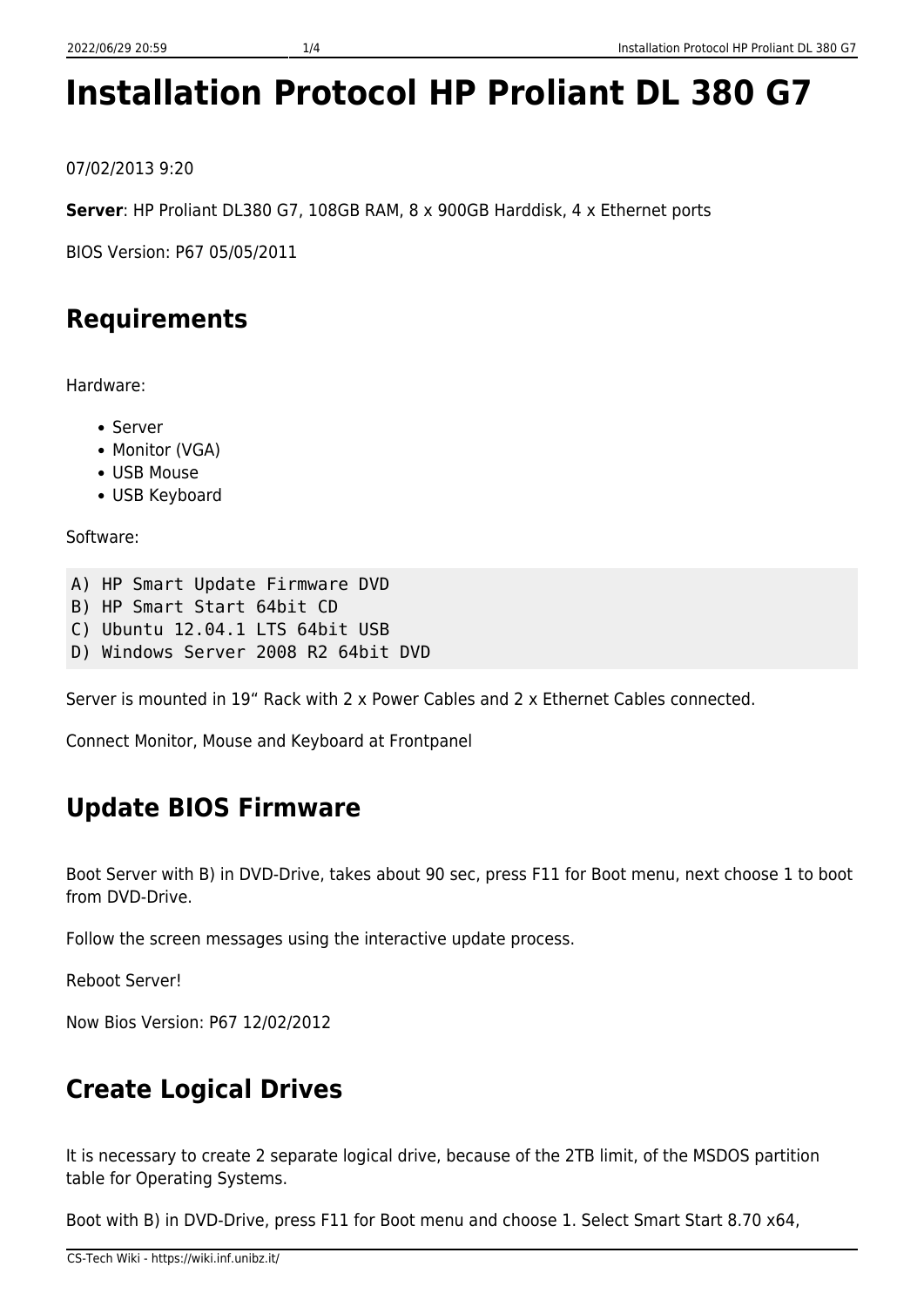Englisch (US) installation language and Deutsch as Keyboard.

Maintenance –> HP Array Config&Diagnostics

Smart Array P410i in Embedded Slot

#### **Operating System Logical Drive**

- 1. Create Array –> Select All (8 Drives)
- 2. Create Logical Drive –> Raid 0, Size 150GB, Strip Size 256KB, Sector/Track 32, Array Accelerator Enabled

#### **Data Logical Drive**

Select Unused Space 6.4TB

1. Create logical Drive –> Raid 0, Size 6556.656GB, Strip Size 256KB, Sector/Track 32, Array Accelerator Enabled

Exit ACU

–> back to Home select **Install**

### **Install Windows Server 2008 R2**

Choose the drive that you want to install the OS to:

```
Smart Array P410i Controller Slot 0
   - Disk 1: 149.99GB
   - Disk 2: 6.40TB
Next --> Operating System Selection
Retail Media
Microsoft Windows Server 2008 R2 Enterprise x64 Edition
Next --> Media
   - DVD-Rom Media
   - Standard folder/directory format
Next --> NTFS Size 80GBN Next OK
Computer Name: picco
Password: **********
Repeat Password: *******
Organisation Name: Faculty of Computer Science
Owner: KRDB
Time Zone: GMT +01:00
Next -> Next -> Next - Next -> Next
```
Wait for installation to finish 10:20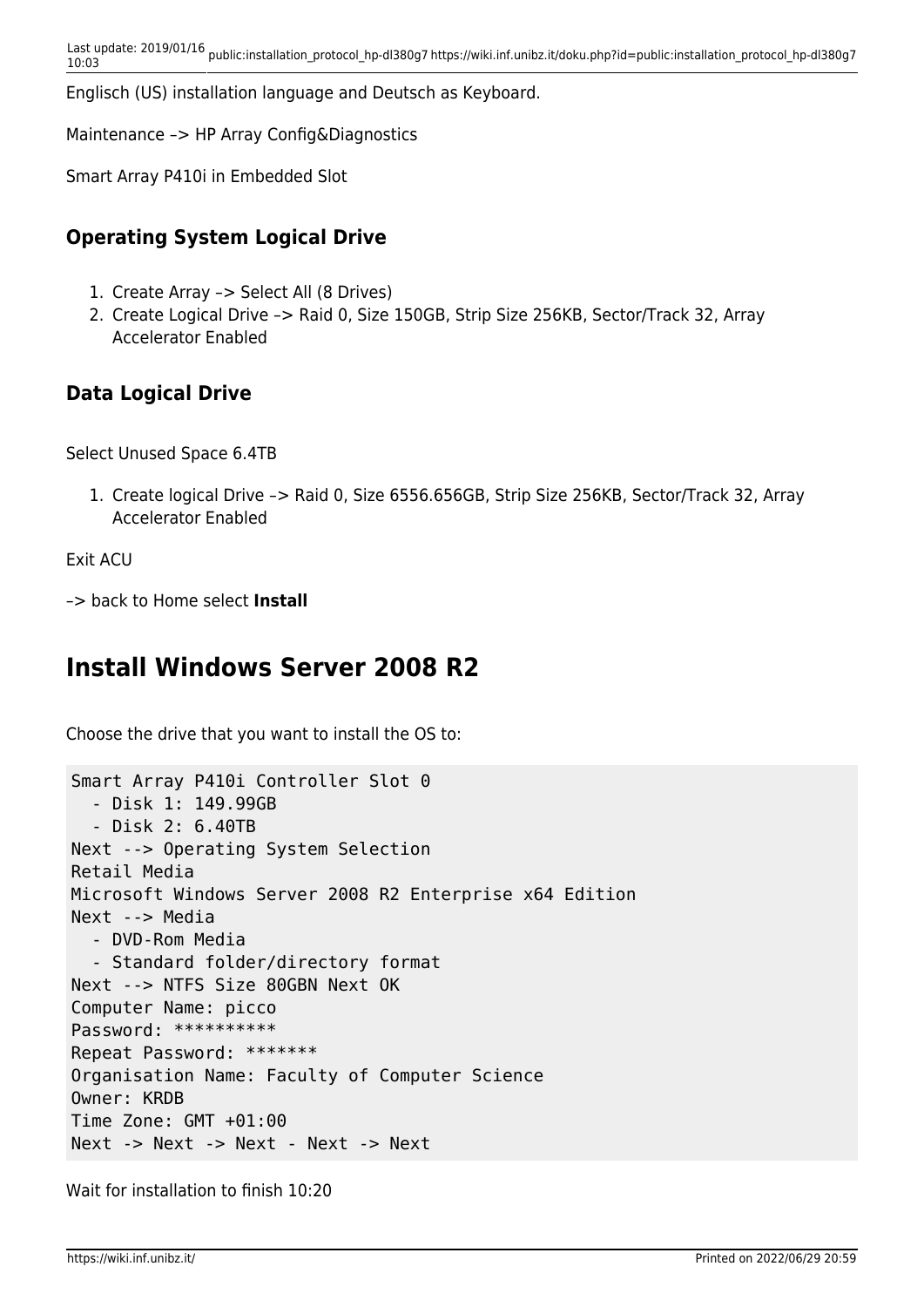Driver copy 27% 10:25

Insert MS Windows 2008 R2 Enterprise x86 Disc!

Agree License

Go for a pee!!

Back at 10:40

- 1. Remove DVD
- 2. Server reboots

Completing installation …..

Restart  $\sim$  10:50

Done → Enter as Administrator 11:00

Preparing your Desktop

Installing System Drivers and Software

Windows will shut-down in 1 minute

login

- 1. Enable eth0
- 2. Install Firefox
- 3. Search for HP Network Utility MS Windows 2008 R2 cp017181
- 4. Online Rom Flash → cp018990
- 5. HP Broadcom 1GB Multifunction MS Windows 2008 R2 cp018068

#### REBOOT

- 1. Open HP Network Utility (Properties)
	- 1. Teaming NFT
	- 2. Set IP manually
- 2. Turn on autmatic update (do not update yet!)
- 3. Join domain (No product key required!)

#### REBOOT

1. Run Windows Update

Go for lunch 12:05

Back from lunch at 13:20

#### Still updating (86 of 102)

#### REBOOT 13:30

1. Run Windows Update again!